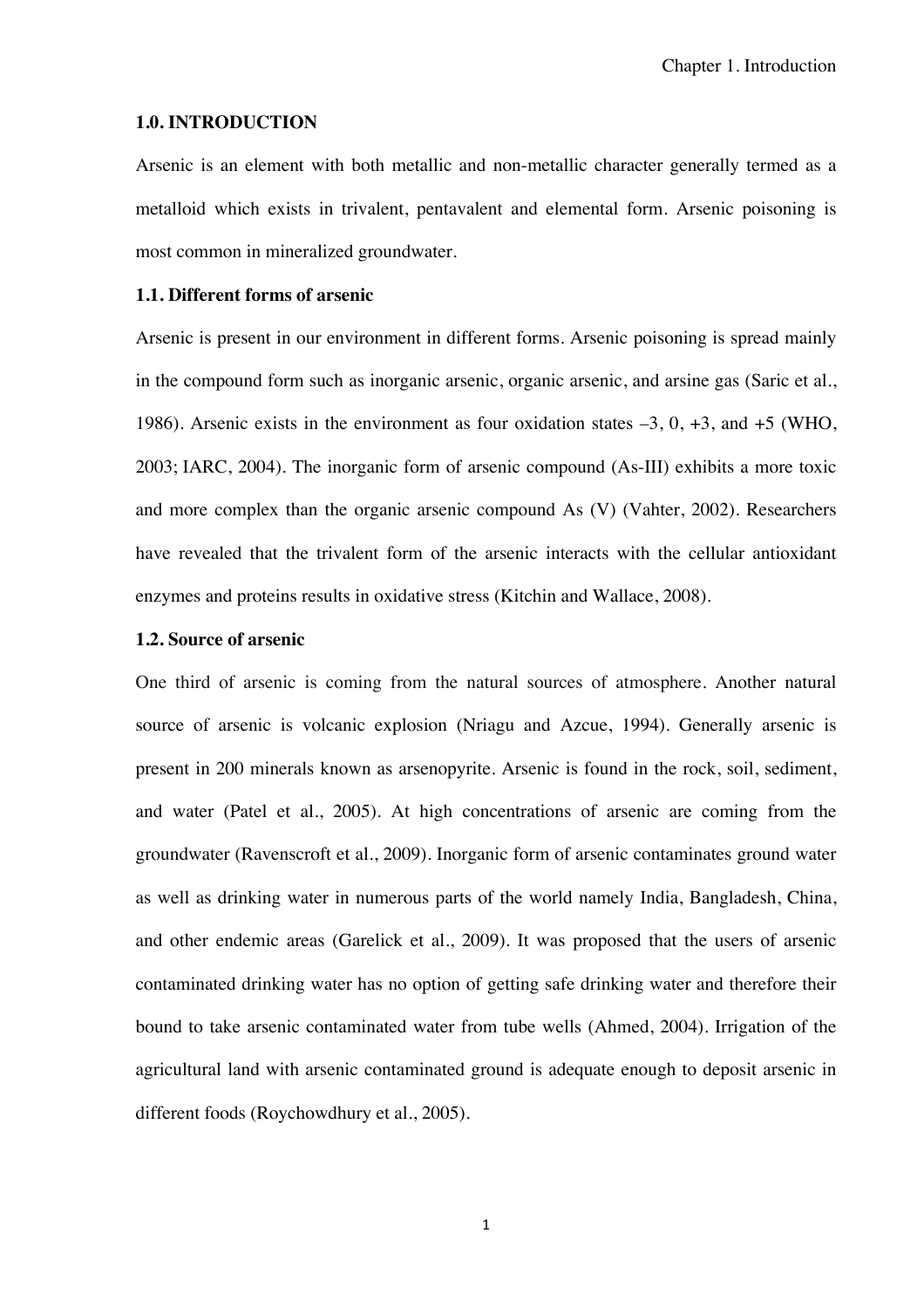#### **1.3. Global scenario of Arsenic**

The arsenic is the most dangerous water pollutant in several countries (Uddin and Huda, 2011). Long term of arsenic-contaminated drinking has been directly linked to various health disorders (Marshall et al., 2007). India, Thailand, Bangladesh, Taiwan, China, Mexico, Argentina, Finland, and Hungary are also affected by this arsenic-contaminated water pollutant (Chappell et al., 1997).

### **1.3.1. In India and Bangladesh**

In India, hundreds out of thousands people near the Ganges, Brahmaputra bay of Bengal are mostly exposed to arsenic (Chappell et al 1997). A good number of people in Bangladesh are slow poisoned following the utilization of arsenic-contaminated drinking water from handpumped wells (Uddin and Huda, 2011). In India, millions of people are at a risk due to arsenic-contaminated drinking water (Chakraborti et al., 2002). The eastern part of the Tripura is also highly exposed to the arsenic-contaminated water (Chappell et al., 1997).

# **1.3.2. Arsenic contamination in West Bengal State**

In West Bengal 8 out of 23 districts are heavily exposed to arsenic. People of 58 blocks and 830 villages are affected by using highly toxic arsenic-contaminated drinking water (Chakraborti et al., 2002). It has been observed that people of West Bengal are affected in highly concentrated arsenic of groundwater (Guha et al., 1998). The level of ground water arsenic in the affected regions of West Bengal varies from 0.02 ppm to 0.96 ppm. Majority of the affected areas contains high level of arsenic with 0.4ppm concentration (Mukherjee and Bhattacharya, 2001).

# **1.4. Toxic effect of arsenic**

### **1.4.1. Arsenic toxicity in animals**

Arsenic behaves as a heavy metal poison for the domestic animals. Trivalent form of arsenic is more toxic for domestic animals (Selby et al., 1977). Epidemiological study showed that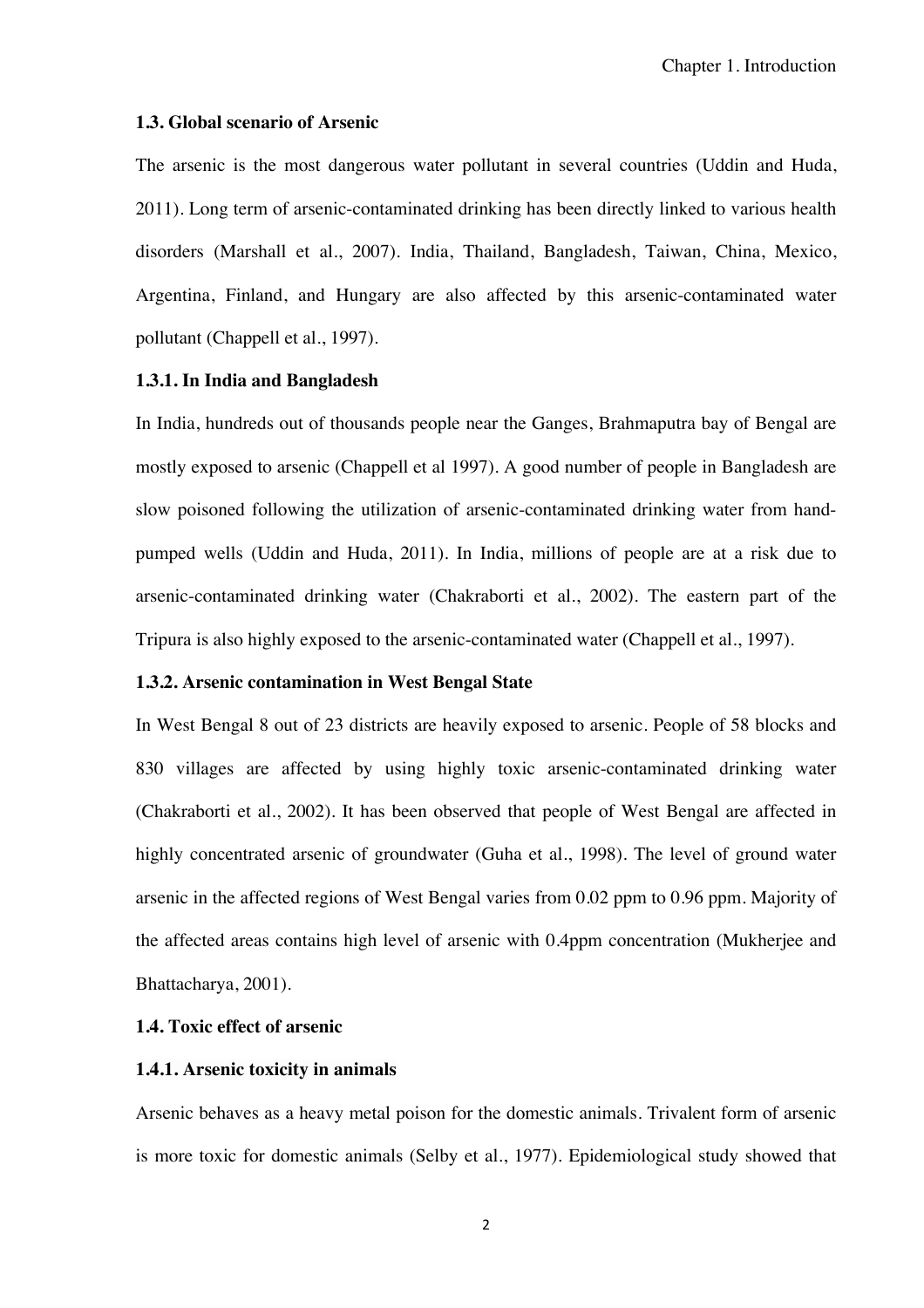arsenic is a carcinogen for animal beings (WHO, 2003). Trivalent form of arsenic is mainly absorbed in the gastrointestinal tract (GIT) (Freeman et al., 1995). Studies reported that oral administration of methylated arsenic is also absorbed through gastrointestinal tract (GIT) of animals (Ellickson et al., 2001; Rahaman et al., 2012). It was observed that arsenic is obtained in the blood of different mammalian species (rat, rabbit, and mice) in a dosedependent manner (Naranmandura et al., 2007; Marafante et al., 1985; Martinez et al., 2011). *In vivo* experiments explored same dose of arsenic has shown erythrocytes of rats as compared to the rabbits (Lerman and Clarkson, 1983). The other study revealed that, rats and dogs are also affected at 0.72 to 2.8 mg doses per kg per day of arsenic intoxication (Byron et al., 1967).

# **1.5. Arsenic induced oxidative stress**

Arsenic produces the oxidative stress by the generation of hydrogen peroxide  $(H_2O_2)$ , superoxide  $(O_1)$ , peroxyle radical (ROO), nitric oxide (NO), singlet oxygen  $(O_2)$ , and dimethylarsinic peroxyle radicals [(CH<sub>3</sub>)<sub>2</sub>AsOO<sup>]</sup>. Increased ROS generation damages different cellular system at various concentration of arsenic (Shi et al., 2004; Pi et al., 2003). Oxidative stress is produced due to the arsenic accumulation in the cells by the depletion of enzymes through the lipid peroxidase (Stohs and Bagchi, 1995). Higher level of ROS generation due to arsenic toxicity further induces cytoxicity (Yedjou and Tchounwou, 2007). ROS formation also promotes the formation of fragile DNA (Pannunzio and Lieber, 2017). ROS modifies DNA via several pathways which is closely associated with the DNA damages (Zhang et al., 2016). It breaks the single and double stranded DNA (Caldecott, 2003). ROS formation can lead to disrupt the component of lipid membrane layer (Girotti, 1989). ROS are projected towards apoptosis the way of appreciably cell death (Veljkovic et al., 2011). Higher concentration of ROS generation is contributed in the inhibition of intracellular enzymes like glutathione peroxidase and also glutathione-*S*-transferase (Waalkes et al., 2004).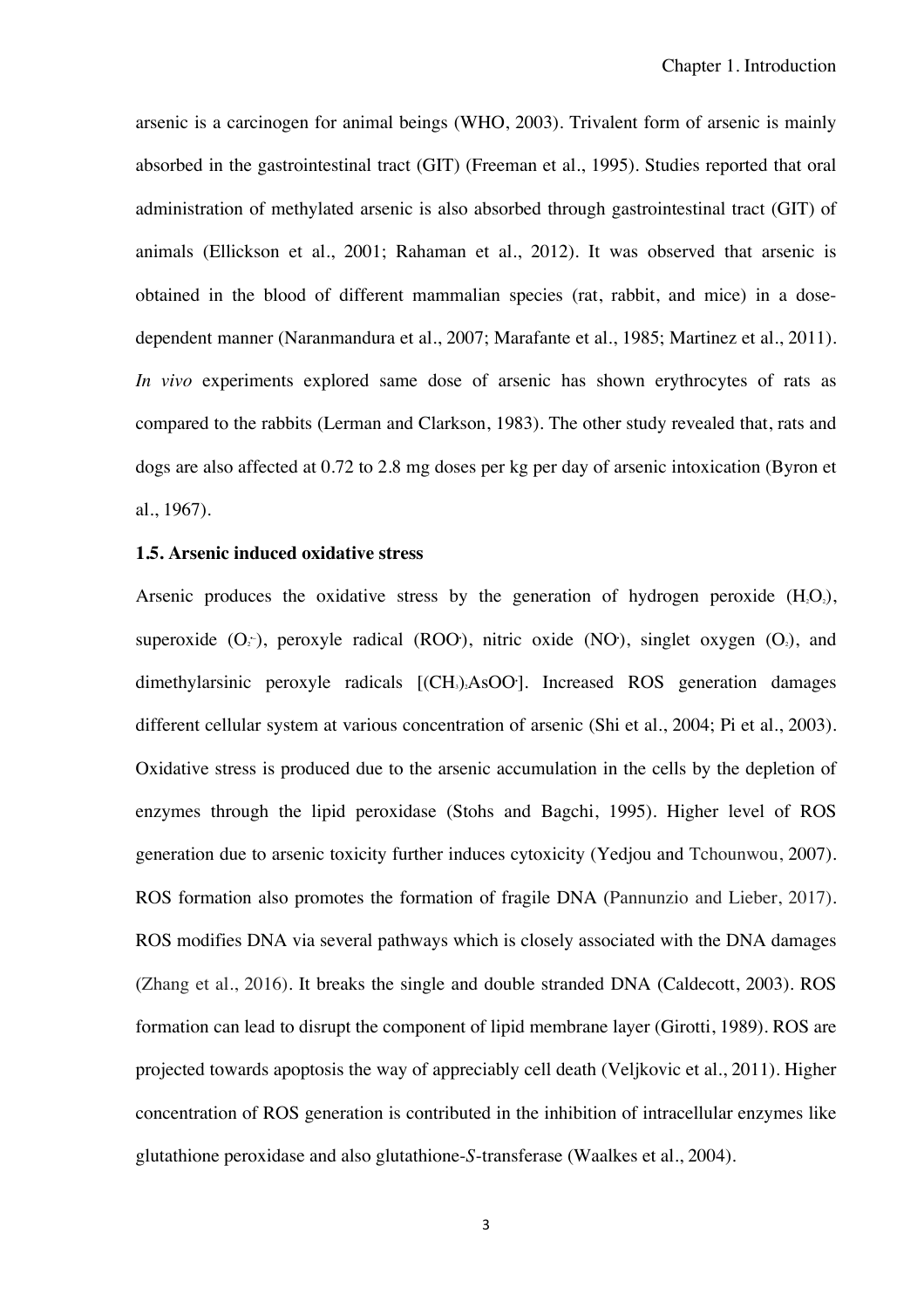### **1.6. Toxicity of arsenic in different organs**

Arsenic affects different mammalian organs. Inorganic arsenic compound accumulates in brain astrocytes (Koehler et al., 2014). Chronic arsenic exposure interrupts the mitosis of granule cells (Htike et al., 2016). Earlier study reported that arsenic decreases the normal development of mice cerebellum (Ding et al., 2013). Kidneys are the major part of the body for the arsenic excretion and are also damaged by arsenic poisoning (Schoolmeester and White, 1980). Arsenic may also act on the thrombocytes function to develop cardiovascular disorder. Higher rate of agglutination of thrombocytes has been found following the exposure of trivalent form of arsenic (Lee et al., 2002). Intake of arsenic exposed drinking water elevates arterial thrombus formation and thereby induces cardiovascular diseases (Lee et al., 2012). It was revealed that intake of higher amount inorganic arsenic compound of few milligrams to grams is responsible for severe cardiovascular manifestations like heart failure and hypotension (Zettel, 1943). Chronic arsenic poisoning increases the peripheral vascular diseases. This report also suggested an increased prevalence of the peripheral vascular diseases due to arsenic (Tseng et al., 1961). Arsenic interferes with the function of central nervous system and endocrine system (Lauretta et al., 2019). It is a causative factor behind the neural tube defects of the developing embryo (Shalat et al., 1996).

#### **1.6.1. Toxic effect of arsenic on metabolic system**

Liver is the most targeted organs of arsenic (Liu and Waalkes, 2008). A study reported that a higher concentration of arsenic can easily enter into the liver results in an increased hepatic density (Dick et al., 1990). Particularly both inorganic and organic compound are toxic for mammalian liver. Santra et al 2000 suggested that long time of arsenic exposure contributes hepatic fibrosis in an animal model. They established that arsenic poisoning increases fatty infiltration in liver. Chronic exposure of arsenic is linked with inflammatory responses deteriorating, and also the neoplastic changes of liver (Neiger and Osweiler, 1989). Arsenic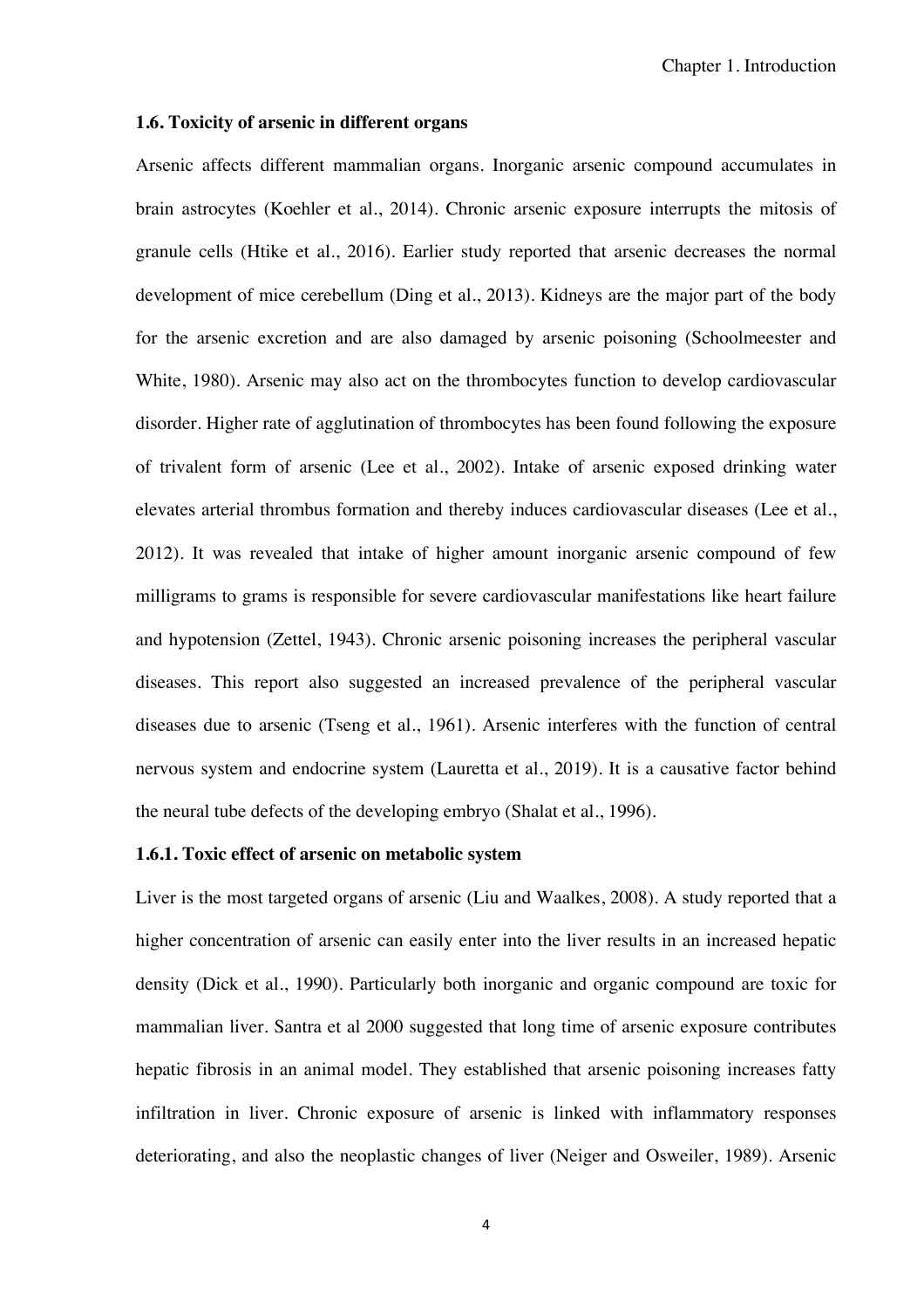exposure exhibited a significant reduction in hepatic glutathione contents and a marginal increase of serum SGOT and SGPT level (Flora et a., 1995). The chronic arsenic ingestion in mice induces liver fibro genesis and also develops mild fibrosis as a result of collagen deposition in extracellular matrix with a high level of hepatic hydroxyproline which is also allied with the Kupffer cell hyperplasia (Sarin et al., 1999). It was revealed that arsenic poisoning causes cancer in different internal organs (Martinez et al., 2011). Continuous intake of arsenic-contaminated drinking water results in a high rate of cancer in various organs such as liver, lung, kidney, etc (Chen et al., 2004). Inorganic arsenic poisoning cause's appearance of tumours in the fetus of mice also affected different organs (Waalkes et al., 2007).

### **1.6.2. Arsenic exposure and human carcinogenesis**

Millions of people are easily exposed through the arsenic contaminated drinking water (Rahman et al., 2018). Bates et al 1992 reported that long term intake of inorganic arsenic contaminated water is increases the risk of cancer mediated death. This study of Bates estimated to be 21 cancerous deaths out of 1000 affected people. Epidemiological studies established that skin cancer of a man is appeared due to inorganic arsenic (Fowler and Weissburg, 1974). Epidemiological studies also confirmed the existence of cancer among the people of Taiwan (Chen et al., 1988) Bangladesh (Kurokawa et al., 2001) and Argentina (Hopenhayn et al., 1998) consumed higher concentration of arsenicated drinking water (150 μg/L). In addition another epidemiological study reported that comparatively lower concentration of arsenicated  $(\leq 100 \mu g/L)$  drinking water increases the basal cell carcinoma of the people in Hungary, Romania, and Slovakia (Leonardi et al., 2012). It is also reported that dose dependent arsenic intoxication increases the risk of lungs cancer (Ferreccio et al., 2000; Smith et al., 2006). A higher mortality rate of lungs cancer are found in Taiwan patient, who was consumed inorganic arsenic contaminated drinking water for many year (Chiu et al.,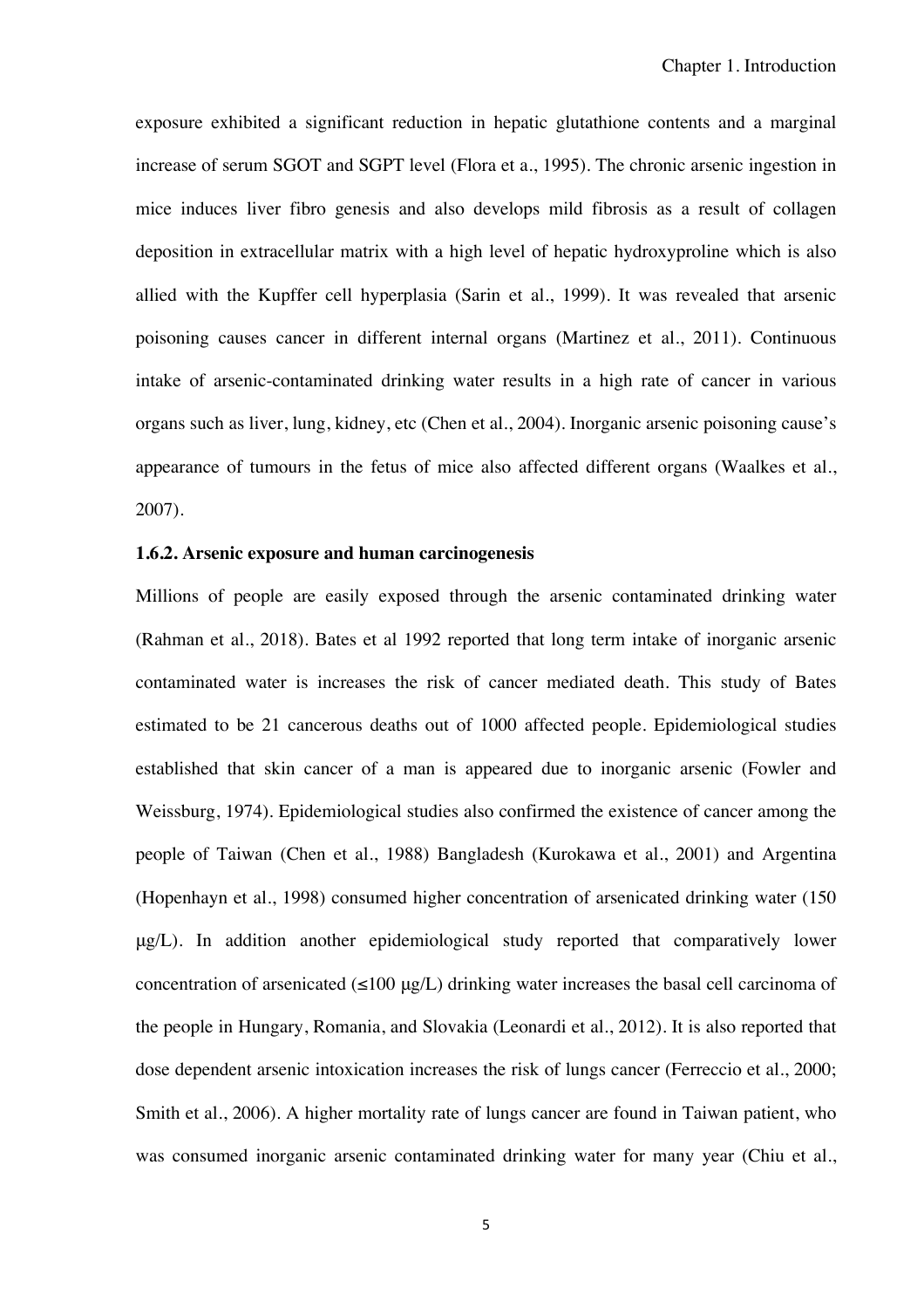2004). Ingestion of arsenicated drinking water causes the bladder cancer (Moore et al., 2002). International Agency for Research on Cancer (IARC) 2004 has classified the arsenic mediated carcinogenicity. Particularly methylated form of arsenic produces liver tumours (Nishikawa et al., 2002). Arsenic also causes a placental carcinogenesis (Fei et al., 2013). Waalkes et al 2007 explored that arsenic is a uterine carcinogen in the mice. The toxic effects of arsenic produce solid tumour cells such as prostrate and ovarian carcinoma (Zhang et al., 1999).

### **1.7. Effect of arsenic in reproductive organs**

Literature survey so far covered till date published there is a lack of many information about reproduction toxicity against arsenic. Arsenic exposure disrupts the male and female reproductive systems of mice, and rats (Ahmad et al., 2001; Pant et al., 2004). The experiments on animals studies that the reproductive activity like fertility rate is significantly reduced by the consumption of arsenic (Nie et al., 2006).

### **1.7.1. Toxic effect of arsenic on Male Reproduction**

Various studies indicated that arsenic exposure interferes with the male spermatogenic process (Silva et al., 2017). Das et al 2009 described that arsenic contamination affects the reproductive function in male testicular micro environment and subsequently inhibits semen quality. As an endocrine disruptor arsenic impairs the functions of the hypothalamicpituitary-testicular axis and alters the normal hormonal levels (Lauretta et al., 2019). This further induces the damage of the testicular architecture that resulted in the alteration of testicular growth and sperm production (Silva et al., 2017; Kim and Kim, 2015). Sodium arsenite treatment at doses of 0.6 and 0.8 ppm per 100 g body weight of Wistar strain rats for 13 and 26 days exhibited significant inhibition of testicular steroidogenic activities: Δ-3β-HSD and 17β-HSD without showing any significant alterations at a dose of 0.4ppm (Sarkar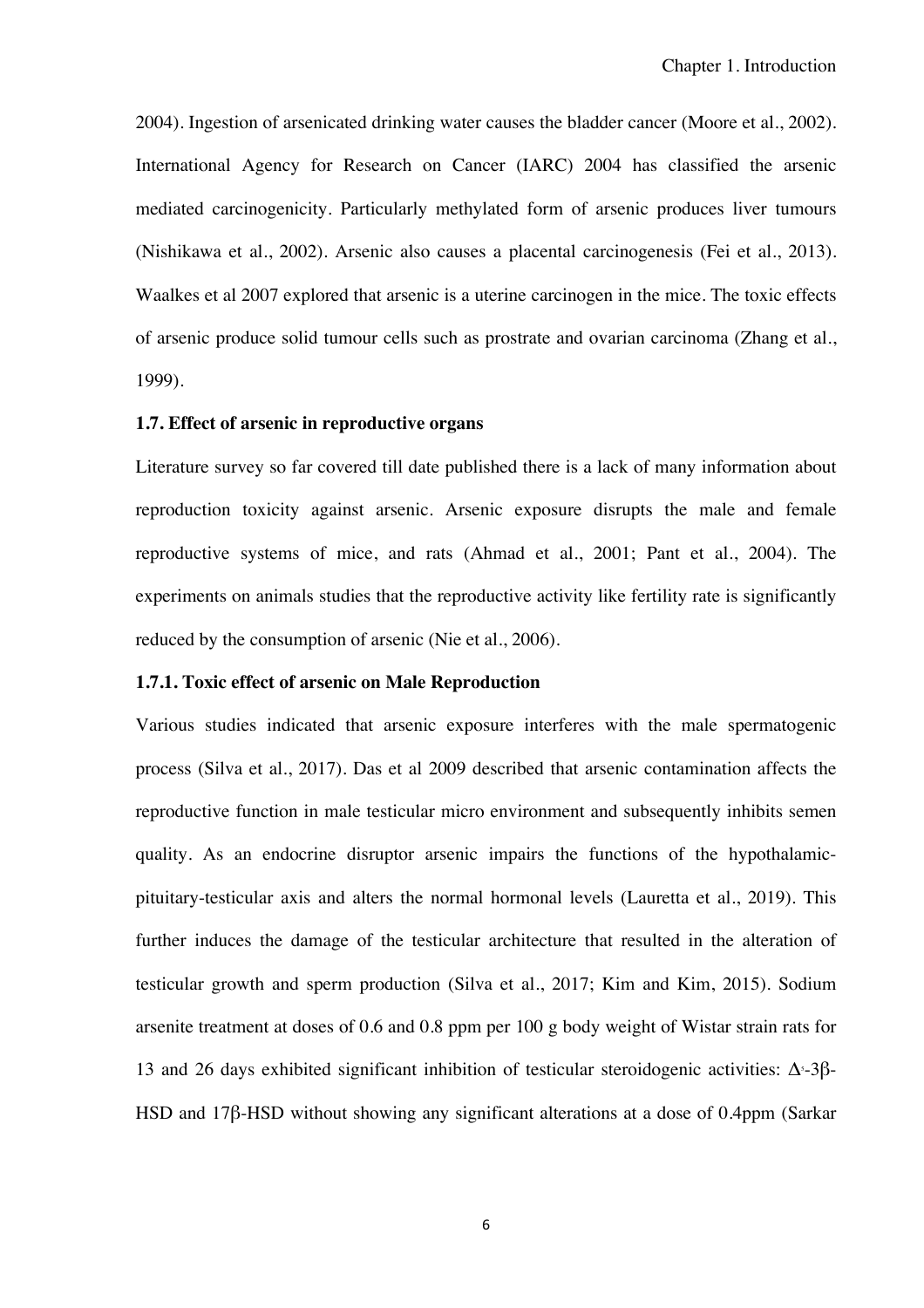et al., 1991). Moreover 0.6 and 0.8ppm of sodium arsenite also resulted in a significant reduction in prostate-somatic and seminal vesicular-somatic indices (Sarkar et al., 1991).

### **1.7.2. Toxic effect of arsenic on Female Reproduction**

It is reported that exposure to arsenic induced the female reproductive malfunction (Dash et al., 2018). Female reproductive functions are generally controlled by ovarian sex hormones estradiol and progesterone (Reed and Carr, 2015). These ovarian sex steroids again controlled by the gonadotrophins: FSH and LH. Chattopadhyay & Ghosh 2010 have been reported that LH, FSH, and estradiol levels are diminished in arsenic ingested rats. Generally estradiol maintains the uterine growth (Patil et al., 1998). The recent study has shown arsenic alters the estrogen-signalling pathway (Chatterjee and Chatterji, 2010). Exposure of arsenic also alters the normal pattern of esterous cyclicity. It is reported that arsenic decreases uterine and ovarian growth (Maity et al., 2018). However, exposure to arsenic affects the circulating of estradiol level and disrupts the uterine architecture (Chatterjee and Chatterji, 2010). The ovarian steroidogenic pathway is important for the normal ovarian processes including follicle growth, oocytes maturation, and ovulation (Raju et al., 2013). Exposure to arsenic interrupts the activity of ovarian steroidogenic enzymes:  $\Delta$ <sup>s</sup>, 3β-HSD and 17β-HSD (Jana et al., 2006). Ghersevich et al 1994 reported these two ovarian steroidogenic enzymes are down regulated by the lower level of plasma gonadotrophins. Arsenic possibly lowers the expression of estrogen receptor and as well as estrogen receptive genes (Chatterjee and Chatterji, 2010). For the duration of pregnancy arsenic is also accumulated in placenta and women suffer from various pregnancy related difficulties (Golub et al., 1998). Intake of high dose of arsenic through drinking water during pregnancy time reduces birth weights with increased fetal loss (Hopenhayn et al., 2003). Hopenhayn et al 2003 also reported that arsenic can disrupt the fetus development. Arsenic exposure is responsible for the loss of fertilized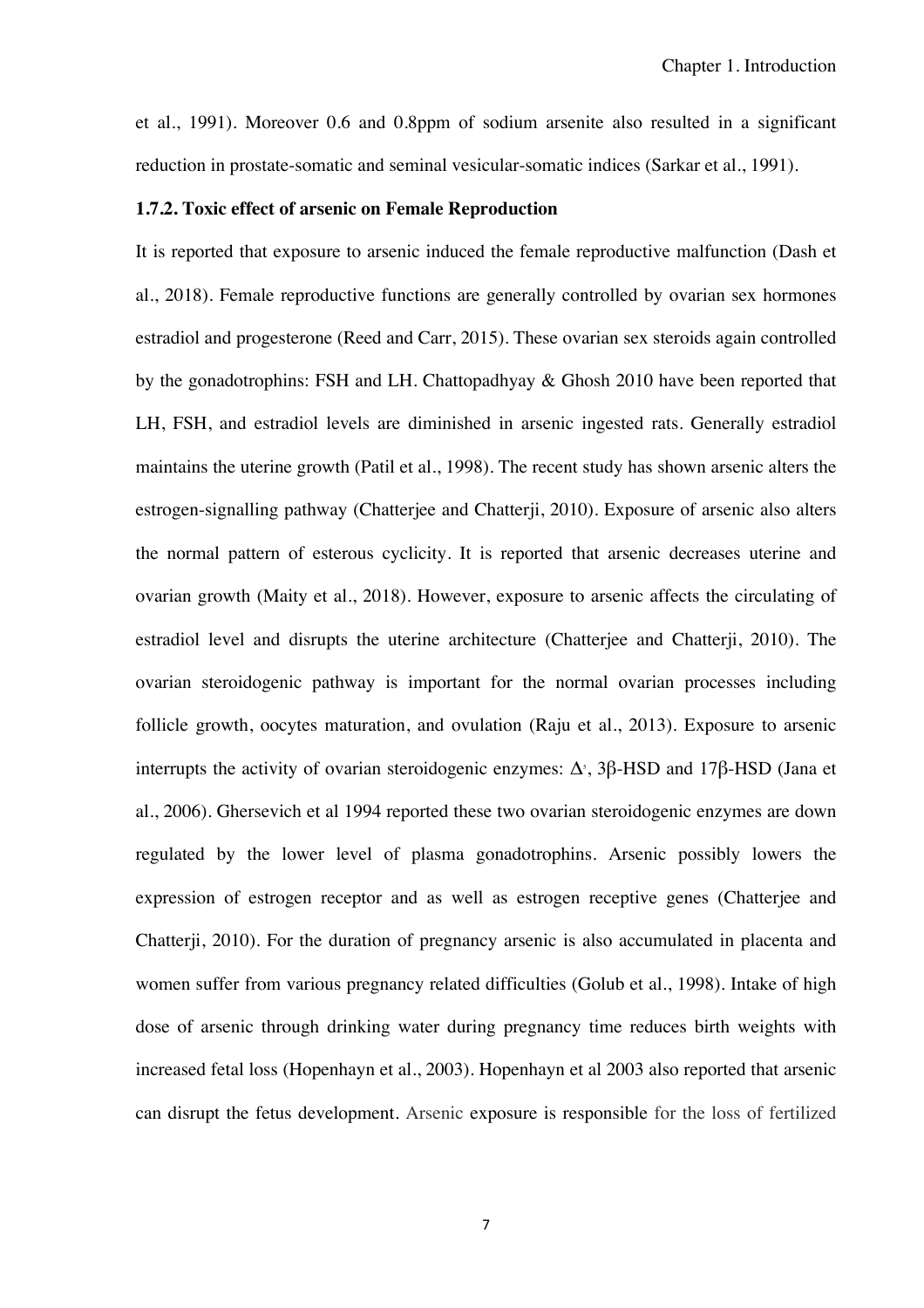eggs (Chattopadhyay et al, 2002). The sexual maturation time of female offspring is also reterded by arsenic exposure (Rodriguez et al., 2015).

#### **1.8. Biotransformation of arsenicals**

Liver is the most important and targetive organ for higher rate of arsenic methylation (Styblo et al., 2000). When arsenic enters into the body it is easily passed into the liver for the methylation process (Thomas et al., 2004). Arsenic metabolism in the liver appears through the reduction and oxidation of the methylation process (Marafante et al., 1985). The toxicity of MMA and DMA are arsenic metabolic products (Vahter and Concha, 2001). The pentavalent forms of MMA<sup>v</sup> and DMA<sup>v</sup> have lower toxicity and it is easily excreted through the urine (Gebel, 2002). Whereas trivalent forms intermediate products  $MMA<sup>II</sup>$  and  $DMA<sup>II</sup>$ exhibit more poisonous effect than that of inorganic arsenic compound (Thomas et al., 2001; Kitchin, 2001). In general As V converted into the As III during the arsenic metabolism in liver known as first methylation process. In secondary methylation MMA is methylated into DMA (Marapakala et al., 2012). MMA also acts as a substrate for the secondary methylation (Li et al., 2011). In mammals the inorganic form of arsenic is methylated via the SAM dependent arsenic methyltransferase (Hamdi et al., 2012). SAM plays a crucial role as a substrate for the arsenic methylation process in liver (Vahter, 1999). The methyltransferase enzyme catalyzes and transfers the methyl group of SAM to trivalent form of arsenic (Ajees et al., 2012). This trivalent form of arsenic has a higher affinity for the sulfhydryl (-SH) (Shen et al., 2013). During this methylation process arsenite binds with the sulfhydryl groups and directly interacts with the enzymes, proteins, and glutathione (Lu et al., 2007). It has stronger protein-binding capacity than the inorganic arsenic (Summers, 2009). After the methylation process arsenic is rapidly excreted through the urine (Chung et al., 2014).

# **1.9. Background: Therapeutic approach against arsenic toxicity**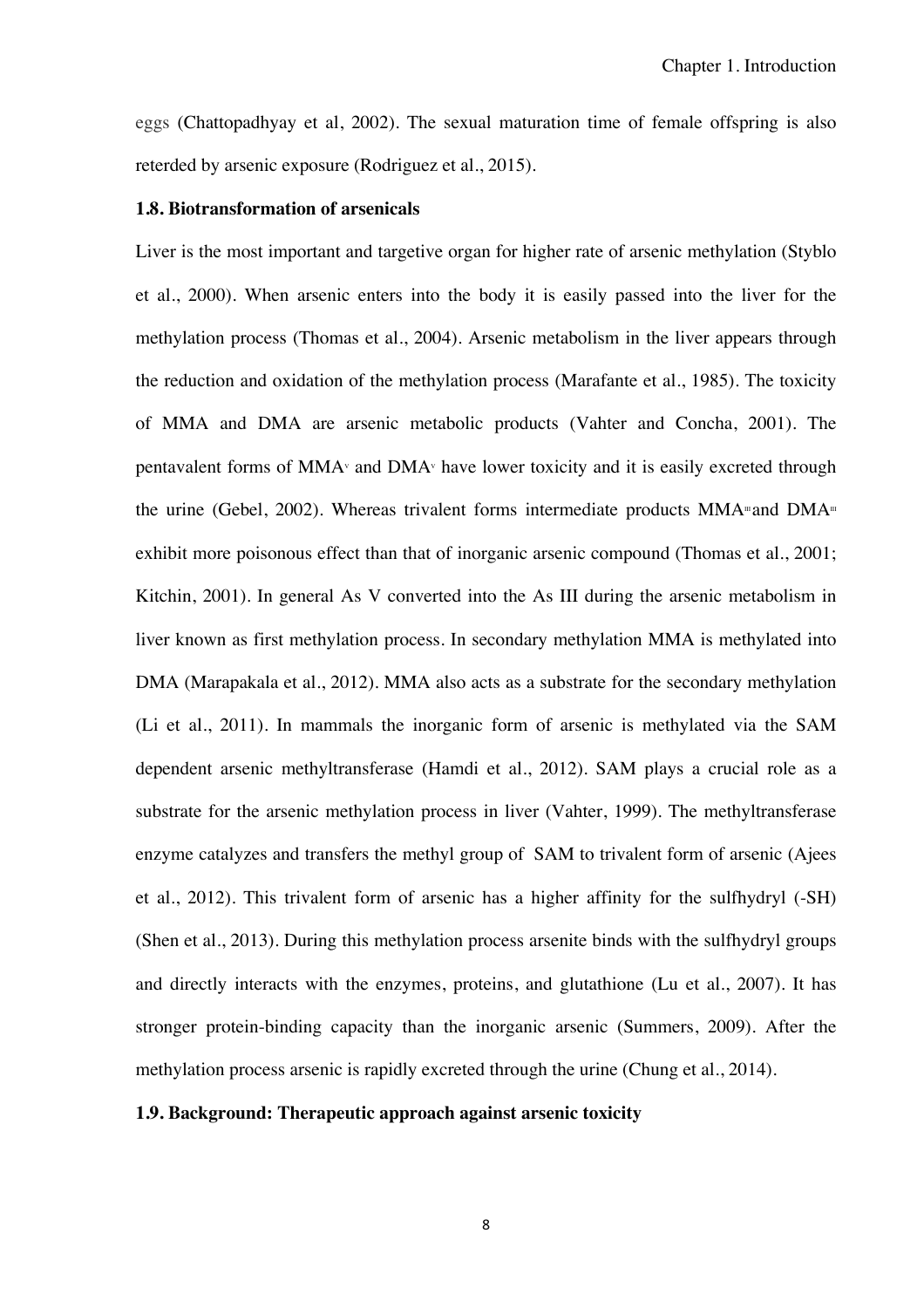Chelation therapy is one of the important way for the treatment of arsenic toxicity (Kosnett, 2013). The different chelating drugs DMSA, DMPS and BAL have been used to remove the arsenic toxic through urine (Fournier et al., 1988; Mishra et al., 2008; Gubrelay et al., 1998; Guha et al., 1998). These are also used as a chelating agent. Arsenic could be removed through urine using the chelating agent, BAL when patients were suffering from arsenic exposed dermatitis (Luetscher et al., 1946; Carleton et al., 1948). Rafati-Rahimzadeh et al 2014 confirmed that BAL has a high detoxifying capacity against arsenic from different organs but has medium to moderate side effects. Vasken et al 1984 observed that treatment of BAL in rabbit against radiolabelled arsenite could extensively redistribute its toxic effect to the brain. However, the chelating drugs have many side effects like abdominal pain, rashes, nausea, and hypertension and altered body temperature (Flora, 2009). Few studies have shown the role of antioxidants on arsenic toxicity as well as female reproductive malfunction. It is explored that different plant parts and its antioxidant properties manage the arsenic toxicity against the different heavy metals (Ratnaike, 2003; Bhattacharya and Haldar, 2013). Gurel et al 2005 have observed that vitamin-E has an antioxidant activity which maintains the free radicals mediating membrane damages. It helps to reduce the oxidative stress in male reproductive organs (Kutlubay et al, 2007). Vitamin-E and selenium have the capability to diminish the cardio-toxicity in arsenic ingested rats (Bhattacharjee and Pal, 2014). Sharma et al 2009 reported that Amla has an immune modulatory activity and metal binding properties. It also diminishes the oxidative stress (Poltanov et al., 2009), reduces the hepato-toxicity and diminishes hepatic DNA damages against arsenic toxicity (Maiti et al, 2014). Jana et al 2018 informed that the seed extract of *Moringa oleifera* maintains the arsenic mediated reprotoxicity. Curcumin is the most important part of turmeric. The turmeric is belonging to the family *Zingiberaceae* (Altenburg et al., 2011). The curcumin powder extracted from the rhizome part of turmeric of *Curcuma longa* (Iqbal et al., 2003). Generally curcumin is used as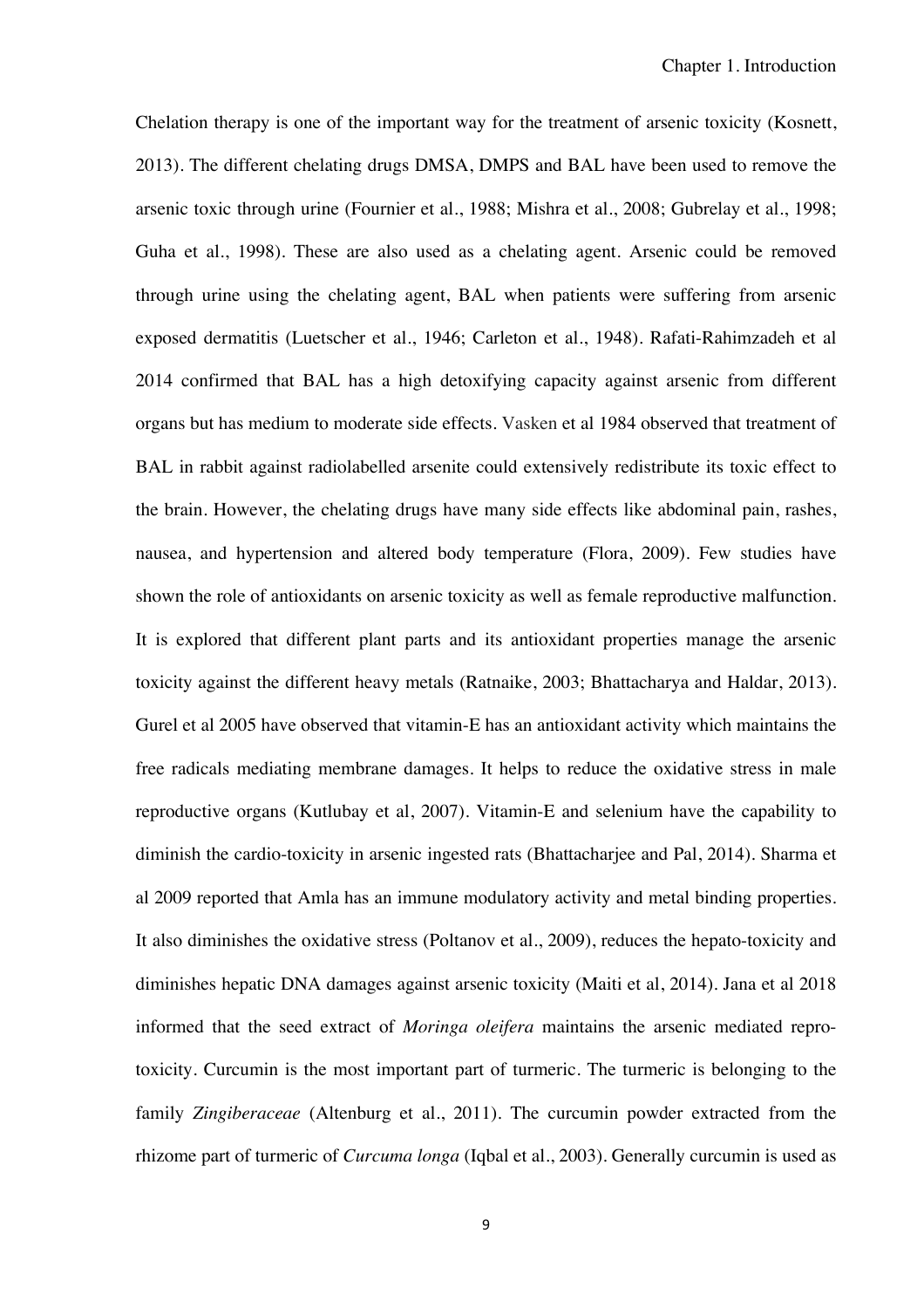a spice, herbal medicine and cosmetics ingredient (Ammon and Wahl, 1991). Curcumin has three main components known as "curcuminoids" such as curcumin (77%), demethoxycurcumin (17%), and bisdemethoxycurcumin (3%) (Bharti et al., 2003). Curcumin has numerous excellent properties such as anti-oxidant, anti-cancer, anti-inflammatory, antiangiogenic, anti-diabetic activities and anti-proliferative role (Aggarwal and Harikumar, 2009). It is used to reduce the arsenic mediated oxidative stress as it has potent antioxidant activity (Mukherjee et al., 2007). Curcumin is also used to diminish the arsenic induced neurotoxicity in rats (Kaushal et al., 2019). It is widely used for detoxification of metal (Chattopadhyay et al., 2004). Curcumin has a vital role in the arsenic mediated liver (Mathews et al., 2012), kidney (Negrette-Guzmán et al., 2015) and uterine-ovarian (Wang et al., 2017) toxicity. Curcumin helps to reduce the ROS generation (Larasati et al., 2018). It is also used to decrease the uterine free radical generation (MDA and CD level) in rat and mice (Perveen et al., 2019; Wang et al., 2017). Ovarian and uterine toxicity is prevented by increasing expression and activities of enzymatic antioxidant SOD, catalase, and GPx. Curcumin has a free radical scavenger activity and closely associated to increase the reducing antioxidant enzymes activity in mouse ovary against arsenic induced toxicity (Wang et al., 2017). Moreover, the proliferation of granular cells in mouse ovaries are also promoted by the application of curcumin (Wang et al., 2017). Curcumin inhibited the DNA repair enzymes due to arsenic toxicity at protein and gene levels It can be able to diminish the DNA damages induced by arsenic exposure (Roy et al., 2011). Curcumin can prevent arsenic mediated neuro-developmental damages. It helps to prevent the apoptotic neuronal stem cells through the diminution of caspase-3 activities (Jahan-Abadet al., 2017). Curcumin maintains the mitochondrial dysfunction against arsenic toxicity by the modulating of ROS generation in apoptosis (Mukherjee et al., 2007). Curcumin plays a critical role to prevent the cancer of rat tissue (Plummer et al., 2001). Curcumin also diminishes the ovarian ischemic damage via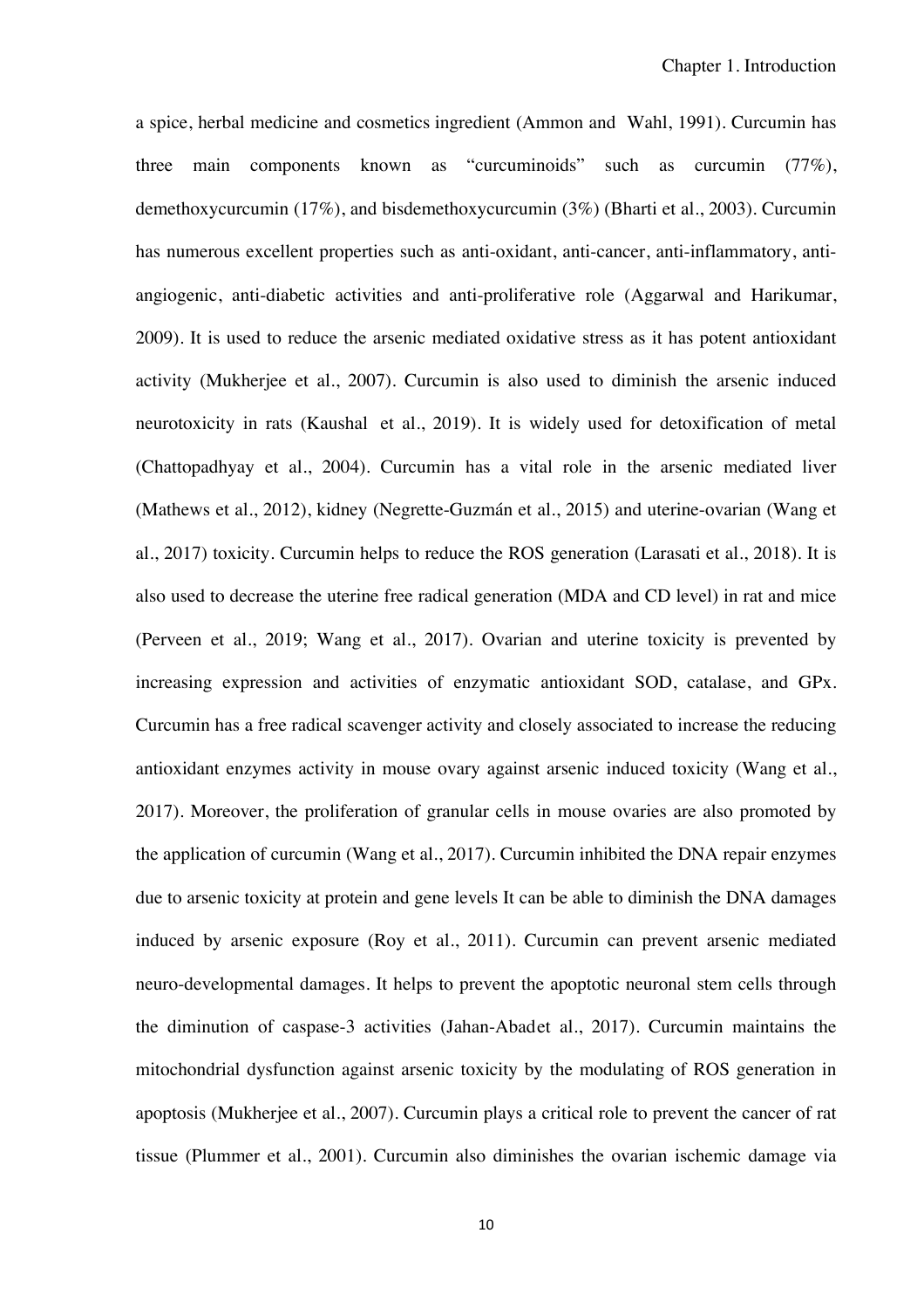reducing oxidative stress markers (Sak et al., 2013). It has wide pharmacological effectiveness. It is still not used clinically due to its poor solubility in aqueous solution, poor bio-availability and extremely low half life (Dulbecco and Savarino, 2013). Several methods have already been tried to resolve these problems including curcumin incorporation into the liposome and phospholipids vesicles. In addition, polymer based nanoparticles also overcome the poor bio-availability and solubility in an aqueous solution of curcumin (Umerska et al., 2018). Chitosan is a safe polymer which is used to the invention of nanoparticles (Mohammed et al., 2017). Chitosan or related polysaccharides like β-(1-4)-linked Dglucosamine and N-acetyl-D-glucosamine has chelating property (chitin) towards heavy metal or metalloid (Espinoza, 2005). Chitosan is a mostly second abundant polymer and also found in nature after cellulose and is found in high concentrations in the shells of crustaceans (Ly et al., 2003) and is widely used because of its nontoxic properties (Dai et al., 2011). Chitosan has a potential action to eliminate arsenic from the biological system (Kartal and Imamura, 2005). Chitosan has been shown to be biologically renewable, biodegradable, biocompatible, and non-antigenic and bio functionalities (Shahidi and Synowiecki, 1991). The Chitosan is efficient for heavy metal scavengers due to the presence of hydroxyl and amino groups (Kumar et al., 2004). To overcome these limitations and several studies have been focusing on polymer-based nanoparticles using the Chitosan (Mohammed et al., 2017). It is one of the methods to enhance curcumin solubility and bioavailability (Younes and Rinaudo, 2015). Sankar et al 2015 have reported that nano-formulated of curcumin has unique antioxidant and chelating properties than the free curcumin against arsenic induced liver toxicity in the rat model. *Momordica charantia* also contains numerous phenolic compounds that acts as potential antioxidant which further stimulate the immunelogical system by activating natural killer cells (Budrat and Shotipruk, 2008). The extracted polysaccharide from *Momordica charantia* has various properties such as antioxidant, anti